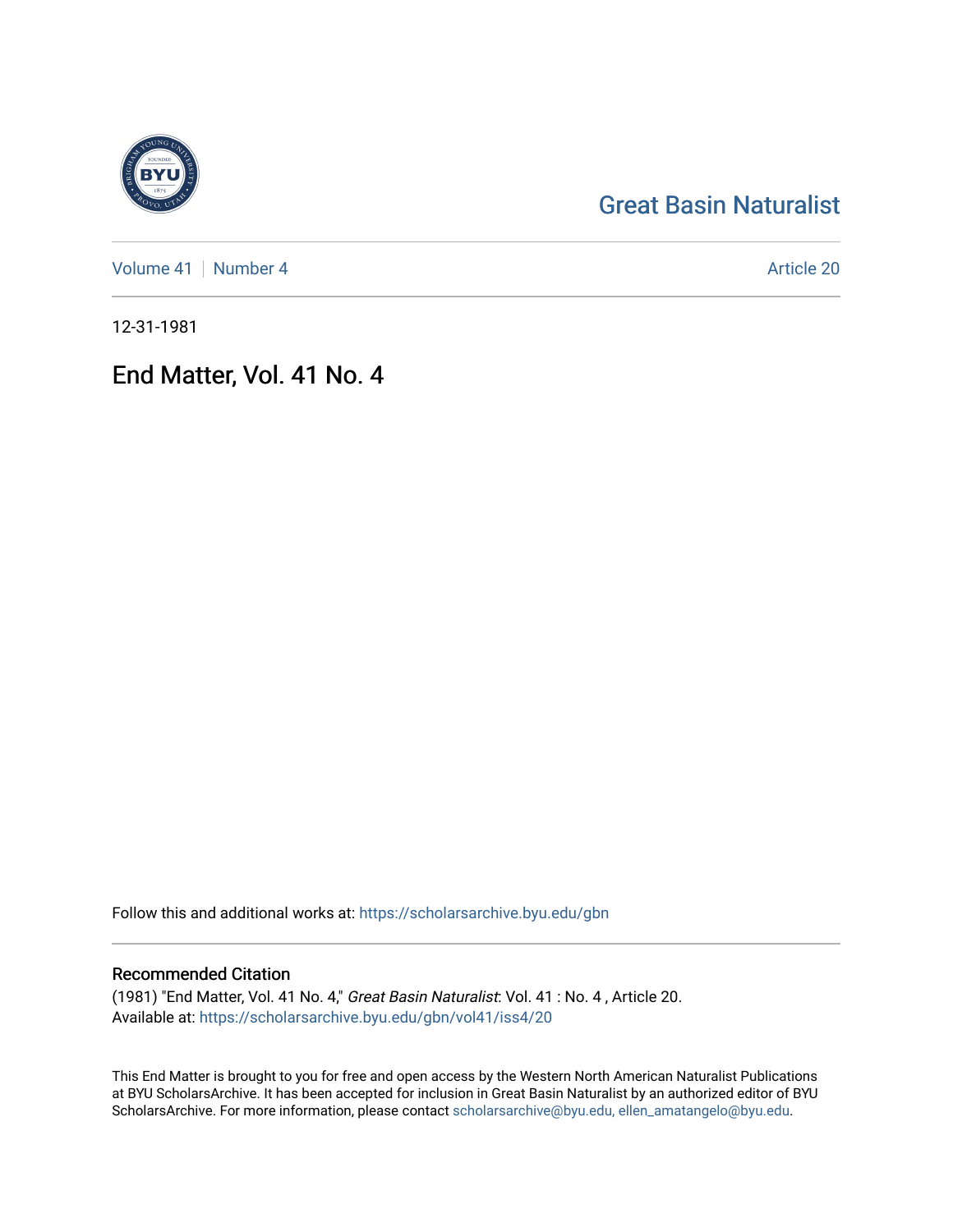## NOTICE TO CONTRIBUTORS

Original manuscripts in English pertaining to the biological natural history of western North America and intended for publication in the Great Basin Naturalist should be directed to Brigham Young University, Stephen L. Wood, Editor, Great Basin Naturalist, Provo, Utah 84602. Those intended for the Great Basin Naturalist Memoirs should be similarly directed. but these manuscripts are not encumbered by a geographical restriction.

Manuscripts. Two copies of manuscripts are required. They should be typewritten, double spaced throughout on one side of the paper, with margins of at least one inch on all sides. Use a recent issue of either journal as a format, and the Council of Biology Editors Style Manual, Third Edition (AIBS 1972) in preparing the manuscript. An abstract, about 3 percent as long as the text, but not exceeding 200 words, written in accordance with Biological Abstracts guidelines, should precede the introductory paragraph of each article. Authors may recom mend one or two reviewers for their article. All manuscripts receive <sup>a</sup> critical peer review by specialists in the subject area of the manuscript under consideration.

Manuscripts that are accepted and that are less than 100 printed pages in length will automatically be assigned to the *Great Basin Naturalist*. Those manuscripts larger than 100 printed pages in length will be considered for the Memoirs series.

Illustrations and Tables. All illustrations and tables should be made with a view toward having them appear within the limits of the printed page. Illustrations that form part of an article should accompany the manuscript. Illustrations should be prepared for reduction by the printer to either single-column (2<sup>5</sup>% inches) or double-column  $(5\frac{1}{2})$  inches) width, with the length not exceeding 71/<sub>2</sub> inches.

Costs Borne by Contributor. Contributors to the Great Basin Naturalist should be prepared to donate from \$10 to \$30 per printed page towards publication of their article (in addition to reprint costs outlined in the schedule below). Authors publishing in the Great Basin Naturalist Memoirs may be expected to contribute \$35 per printed page in addition to the cost of the printed copies they purchase. No printed copies are furnished free of charge. A price list for reprints and an order form are sent with the galley proofs to contributors.

### Reprint Schedule of the Great Basin Naturalist

|            | 2 pp. | 4 pp. | 6 pp. | 8 pp. | $10$ pp. | $12$ pp. | Each       |
|------------|-------|-------|-------|-------|----------|----------|------------|
| 100 copies | \$20  | \$24  | \$28  | \$32  | \$36     | \$40     | additional |
| 200 copies | 28    | 32    | 36    | 40    | 44       | 48       | 2 pp.      |
| 300 copies | 36    | 40    | 44    | 48    | 52       | 56       | \$4        |

#### **Great Basin Naturalist Memoirs**

- No. 1 The birds of Utah. By C. L. Hayward, C. Cottam, A. M. Woodbury, H. H. Frost. \$10.
- No. 2 Intermountain biogeography: a symposium. By K. T. Harper, J. L. Reveal et al. \$15.
- No. 3 The endangered species: a symposium. \$6.
- No. 4 Soil-plant-animal relationships bearing on revegetation and land reclamation in Nevada deserts. \$6.
- No. 5 Utah Lake monograph. \$8.
- No. 6 The bark and ambrosia beetles of North and Central America (Coleoptera: Scolytidae), a taxonomic monograph. \$60.